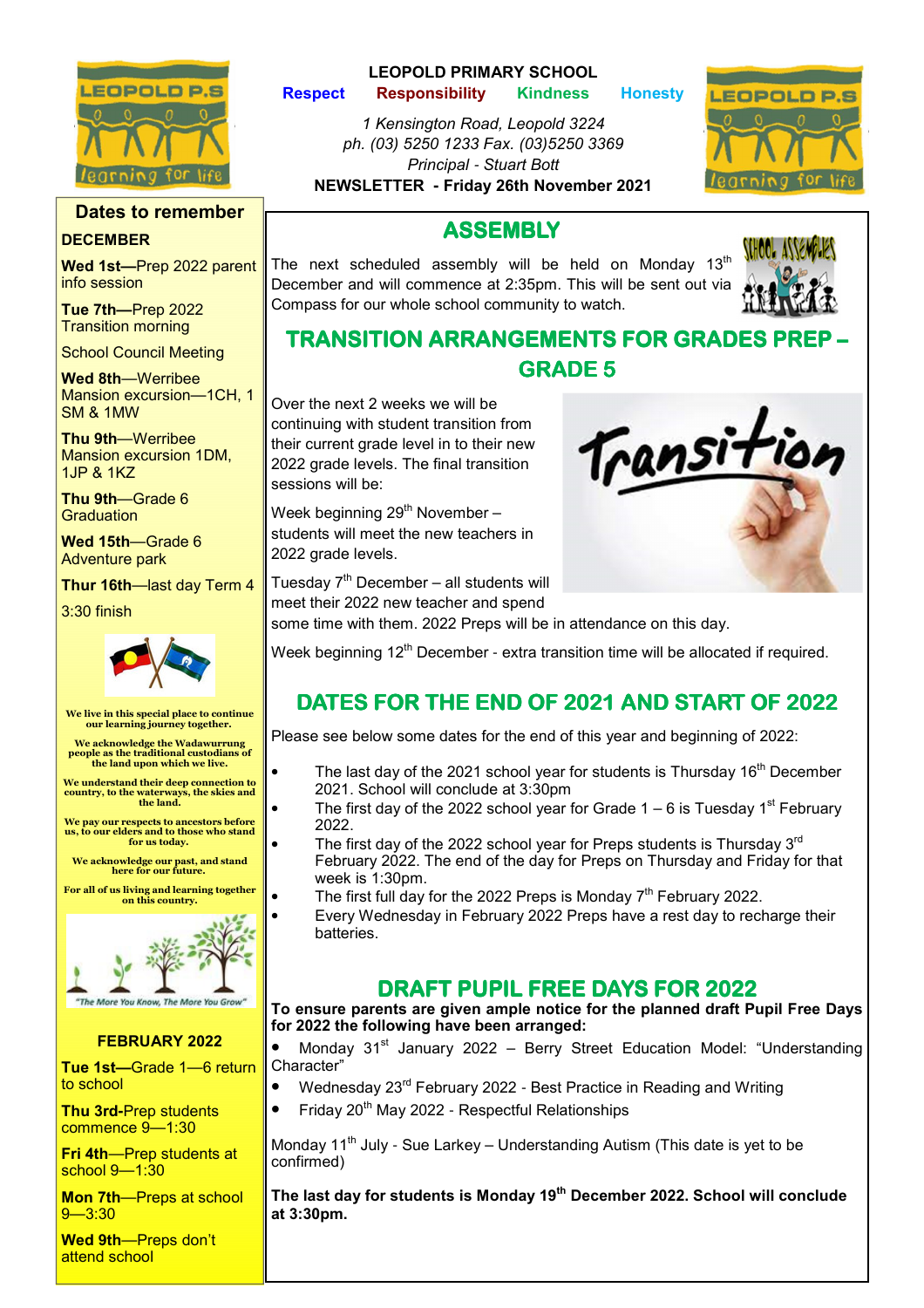## **GRADE TEAM LEADERS 2022**

I would like to take this opportunity to congratulate and announce the Grade Team Leaders for 2022.

They are:

Prep Team Leader – Mrs Kim Daffy



Grade 1 Team Leader – Mrs Jo Philp

Grade 2 Team Leader – Ms Claire Owen

Grade 3 Team Leader – Ms Stephanie Bostock

Grade 4 Team Leader – Mr Haydn Marshall

Grade 5 Team Leader – Mrs Andrea Marsh

Grade 6 Team Leader – Mr Ryan Sharkey

Specialist Team Leader – Mr Chris Williams

## **2022 SCHOOL LEADERS**

After submitting expressions of interest, presenting to their peers about what they would do as an awesome leader, their peers voting for their preferred candidate and then undertaking an interview for the position, the following students have been selected as student leaders for 2022. Congratulations to all of these students for being leaders of Leopold Primary School for 2022.

| <b>School Captain</b>                   | Abbie Jensen & Layla Gold                                                                   |
|-----------------------------------------|---------------------------------------------------------------------------------------------|
| <b>Vice Captain</b>                     | Lachie Fletcher & Laney Scott                                                               |
| <b>Paterson House Captain</b>           | Harry Lindsay & Shaylise Cook                                                               |
| <b>Paterson House Vice Cap-</b><br>tain | Patrick Browne & Indanah Kartawa                                                            |
| <b>Dennis House Captain</b>             | Jacob Rickard & Sophie Walker                                                               |
| <b>Dennis House Vice Captain</b>        | Zara Finn & Fletcher Weston                                                                 |
| <b>Lawson House Captain</b>             | Cooper Easton & Maddie Lane                                                                 |
| <b>Lawson House Vice Cap-</b><br>tain   | Aurora Bumpstead & Jasper Datson                                                            |
| <b>Gordon House Captain</b>             | Noah Innes & Pippa Cumming                                                                  |
| <b>Gordon House Vice Cap-</b><br>tain   | Harrison Cowlishaw & Kyla Borrow                                                            |
| <b>Wellbeing Captains</b>               | Arron Gardner & Sophie Matheson                                                             |
| <b>Art Leaders</b>                      | Chloe Gough, Adalyn Alsop, Paige McQueen, Hattie Jackson, Macy Jennings &<br>Darcy Thompson |
| <b>Performing Art Leaders</b>           | Rive Abram, Indi Roberts, Evie Walsh, Coco Fennell, Archer DiStefano & Holly<br>Watson      |
| <b>Tech Leaders</b>                     | Kobe Harper & Molly Packham                                                                 |
| <b>Indonesian Leaders</b>               | Jayden Coulson, Mia Maimur, Sienna Maurer, Zoe Dover, Lily Connolly & Jake<br>Lowe          |



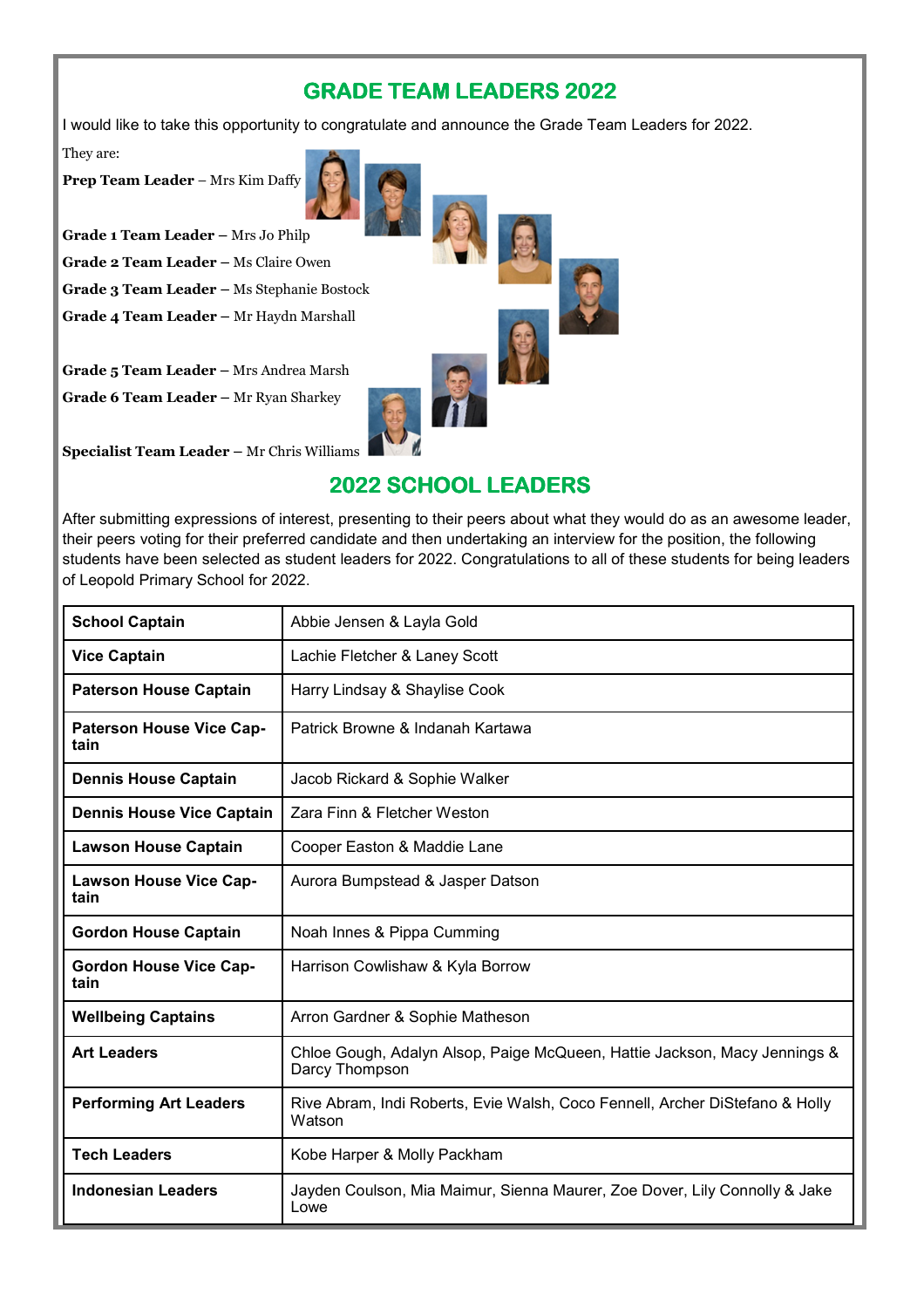## TERM HOLIDAY DATES FOR 2022

| <b>School Holidays</b> | <b>Starts</b>      | <b>Finishes</b>   |
|------------------------|--------------------|-------------------|
| Term 1 Holidays        | 9 Apr 2022 (Sat)   | 25 Apr 2022 (Mon) |
| Term 2 Holidays        | 25 Jun 2022 (Sat)  | 10 Jul 2022 (Sun) |
| Term 3 Holidays        | 17 Sep 2022 (Sat)  | 2 Oct 2022 (Sun)  |
| Term 4 Holidays        | 20 Dec 2022 (Tues) | 29 Jan 2023 (Sun) |

## MATHS COMPETITION RESULTS

This year 32 students in Grades 3 to 6 from our maths enrichment classes participated in the annual Australian Mathematics Competition. It is known that the Australian Mathematics Competition questions can be very challenging but our students did an amazing job. Based on their performance, students received the following awards:

| <b>Best in School Award Win-</b><br>ner | Oliver Kerr - Year 3                                                                                                             |
|-----------------------------------------|----------------------------------------------------------------------------------------------------------------------------------|
| <b>High Distinction</b>                 | Oliver Kerr - Year 3                                                                                                             |
|                                         | Hudson Andrews - Year 4                                                                                                          |
| <b>Distinction</b>                      | Lucas Fehling, Cohen Smith, Zander Higoe, Will Garner - Year 3                                                                   |
|                                         | Oliver Dyson, Heath Tatlock - Year 4                                                                                             |
|                                         | Tyler Andrews - Year 6                                                                                                           |
|                                         |                                                                                                                                  |
| Credit:                                 | Harry Craig, Jenson van Der Lee, Eleanor Marsh - Year 3                                                                          |
|                                         | Matilda Hannaford, Savannah Whillance, Zac Daisley, Noah Jack-<br>son, Sienna Bedggood, Amelia Andrews, Sam Kneeshaw - Year<br>4 |
|                                         | Lily Connolly, Cooper Easton, Dain Collins - Year 5                                                                              |
|                                         | Jimmy Gordon - year 6                                                                                                            |
|                                         |                                                                                                                                  |
| <b>Proficiency:</b>                     | Gordon Waddell, Daniel Han - Year                                                                                                |
|                                         | Sierra Wilson - Year 4                                                                                                           |
|                                         | Jacob Rickard, Jayden Coulson, Shaylisa Cook-Goullet - Year 5                                                                    |
|                                         | Tanisha Chaudhary, Lucas Trentini, Isaiah Revell                                                                                 |
|                                         | $-$ Year 6                                                                                                                       |
|                                         |                                                                                                                                  |

Congratulations to our 32 little mathematicians! Keep up the good work!

## Mr Bao

## THANK YOU

Thank you to Rob, Lorraine & Richard for putting together 2 of our new table and chair settings—we still have one more set that needs to go together. If there are any wonderful LPS families that would be able to put the last of these sets together, please contact Stuart on 0409 438 530 to arrange a suitable time.